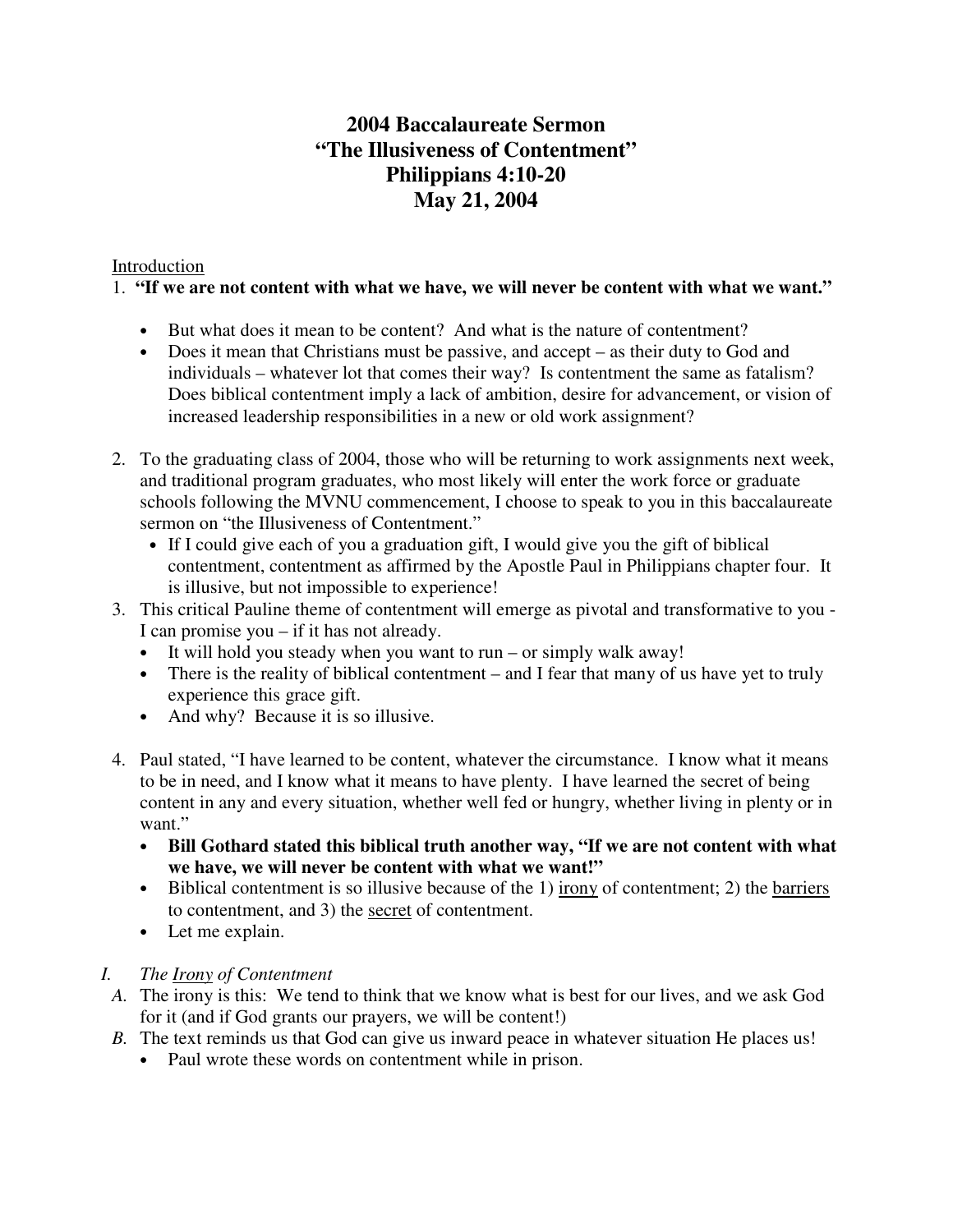- o The previous two years he had been in another prison near Jerusalem, insulted by the Roman governor of the area, shipwrecked on his way to Rome, without food for fourteen days, and then placed in jail when he arrived in Rome!
- o And these seemingly disastrous experiences follow his great teaching and preaching and his three missionary journeys as recorded in the book of Acts.
- C. But did Paul moan? Complain? Whine? Blame others for his predicament? Engage in a "pity party?"
	- This is fascinating. In Rome, while in prison, he did not focus on what he could do if he had more resources, were in another location, if he worked for a different boss, or had Christian co-workers.
		- o He did not focus on "why?", "why me?" or "what if?"
- D. Instead, while in chains in prison in Rome, Paul wrote what we know as the Prison Epistles Philippians, Ephesians, Colossians, and Philemon!
	- He "bloomed" where he was planted!" And, according to Philippians 4:7, God gave to Paul contentment and an inner peace.
	- It's amazingly ironic how tomorrow takes care of itself when we give our best to the workplace and ministry God has given to us today.
- E. You may not work at the place you prefer, earn the money you desire to earn, have the boss and co-workers you believe you need --- but in these very situations, ironically, as difficult, unfair, and challenging as they may seem and be, you can experience a contentment which defies understanding.

### **Remember: "If we are not content with what we have; we will never be content with what we want.**

• Biblical contentment is illusive because of the <u>irony</u> of contentment. God's ways are not our ways.

Contentment is illusive, secondly because of:

# *II. The Barriers to Contentment*

- A. One of the greatest barriers to biblical contentment is comparison.
	- I have come to see that comparison is the enemy of contentment.
		- o Comparison is pervasive in our education institutions, positions at work, regarding the money we earn, the places we live, even the cars we drive.
		- o We can be grateful and thankful for the gifts God has given to us . . . until we compare our gifts from God to His gifts to others!
	- Too often we express in thought, word or deed, "I may have more than you, but I don't have as much as another!"
	- Paul starts at a different point: "I know what it means to be in need . . . or to have plenty; to be well fed or hungry. And he challenges us to do the same and to affirm the appropriate parallels in our lives."
	- Comparison, I have come to realize, is the root of inferiority.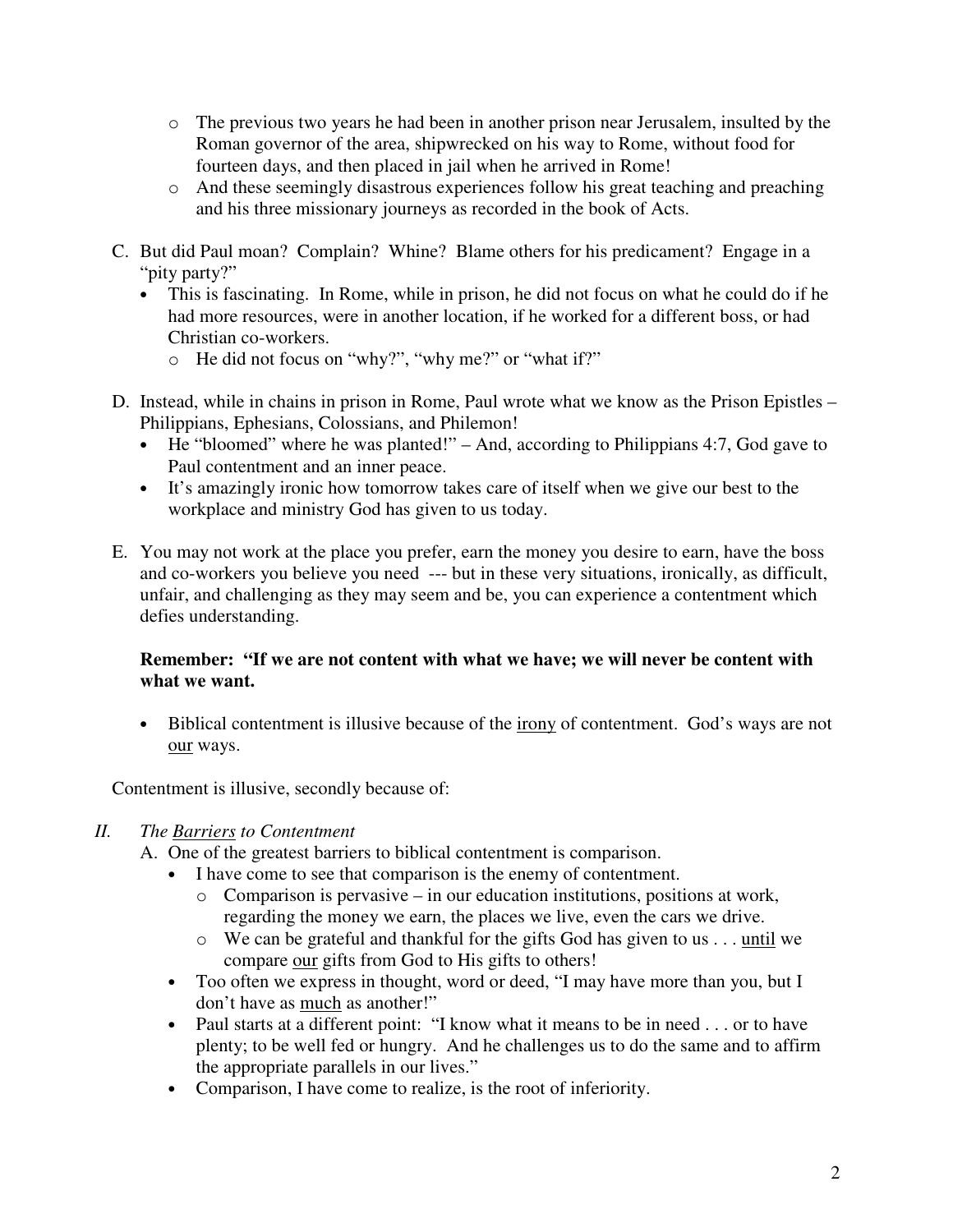o I can feel good about myself until I compare myself to another.

## **Remember: "If we are not content with what we have, we will never be content with what we want."**

- B. Another barrier to contentment is our circumstances.
	- Paul could have said, "Why am I in prison?" "Why didn't I listen to friends?" (His friends in the cities of Tyre and Caesarea begged Paul not to continue his journey to Jerusalem knowing that he would face persecution and prison).
	- You and I have these continual temptations:
		- o "If I had just listened to . . ."
		- o "Life is greener on the other side."
		- o "If I were there, I could . . . "
		- $\circ$  "If I had this . . . or that . . ."
	- Paul's response to his friends in Acts 21:14, who begged Paul not to continue to Jerusalem was clear: "I will do God's will." And Paul proceeded to Jerusalem and he was at peace.
- C. Yet another barrier to contentment is people.
	- I have come to see, in my twenty-five years of higher education administration, that in any situation, there will be people, and with the people we work will be problems and possibilities.
		- o Will we focus on the problems?
		- o Or will we focus on the possibilities and potential?
	- In the situation where Paul found himself, he witnessed to many in jail! He wrote letters to the young churches at Philippi, Ephesus, Colossae and to Philemon. Paul encourages us to focus on the possibilities of our circumstances and not exclusively or morbidly on our problems with the people with whom we live, worship, and work.

#### **Remember the quote: "If we are not content with what we have, we will never be content with what we want."**

• Biblical contentment is illusive because of the irony of contentment and the barriers to contentment.

Now, let me share with you:

#### III. *The Secret of Contentment*:

- A. Biblical contentment is illusiveness, but it is not impossible to experience.
	- 1. The secret of contentment is not grounded in the people who disappoint us, circumstances that distract us, or problems that overwhelm us.
	- 2. The secret of biblical contentment is grounded in gratitude.
		- Contentment is rooted in a focus on God and His mercy and grace, not in a preoccupation with people and problems.
		- The foremost quality of a contented person is gratefulness.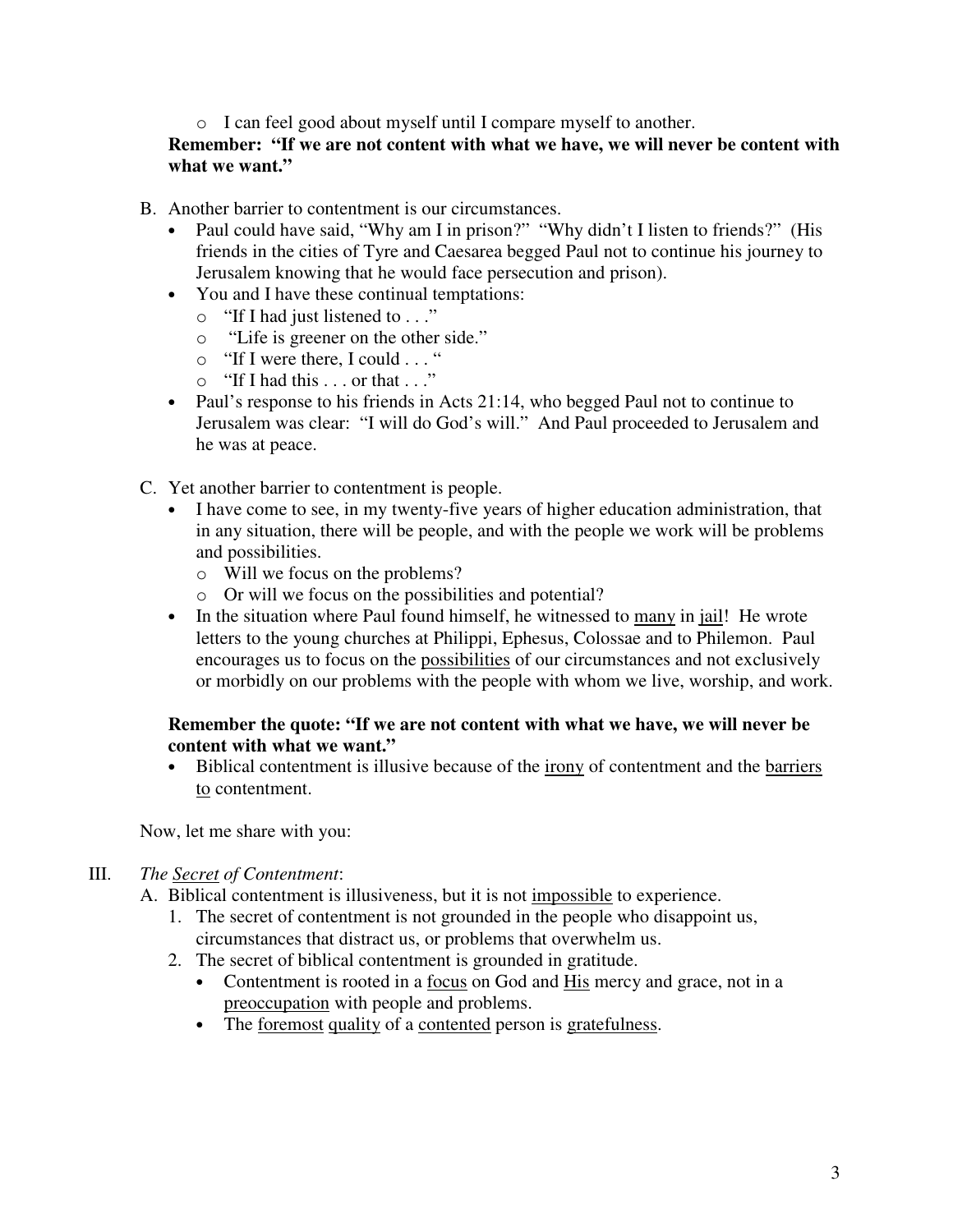• Let me paraphrase a familiar chorus:

Give thanks with a grateful heart; Give thanks to the Holy One; Give thanks because He's given Jesus Christ, His Son. And now let the "discontented," say "I have peace, Let the dissatisfied say, "I have rest," Because of what the Lord has done for us. Give thanks. (Original words and music by Henry Smith, 1978)

o Listen again to Philippians 4:5-6.

"Let your gentleness be evident to all. Do not be anxious about anything, but in everything, by prayer and petition, **with thanksgiving,** present your request to God."

- o And what is the result? Paul tells us: "And the peace of God which transcends all understanding will guard your hearts and minds in Christ Jesus!"
- o **Gratitude – thanksgiving – arises out of our acceptance that all of life is grace – as an underserved and unearned gift – a grace gift – from the Father's Hand.**
- o This theocentric or God-centered character of gratitude is anchored in ruthless trust that there is a God who is sovereign and whose providential care guides His People.
- B. I am slowly coming to see, very slowly, that contentment does not make us grateful. Rather it is gratitude that makes us contented.
	- When things go wrong, when people disappoint us, when our colleagues don't understand us, and when it appears that irreconcilable differences exists within the faith community between good and godly people,
		- o we can choose to believe in the sovereignty of God.
		- o In the midst of inner unrest, we can choose to believe in His watchful care over our lives in the midst of doubts, questions, conflicts, and persecution.
		- o In these sometimes humanly miserable situations,

We can choose to believe that

"In His time, In His time, He makes all things beautiful, In His time.

Lord, please show me everyday As your teaching me your way, that you do just what you say, In your time!

- o Often, this is a convictional affirmation, based alone in radical trust in a Sovereign God. When emotions and circumstances do not suggest this affirmation of faith, we can choose to believe in the Holy God of grace and mercy to see us through.
- C. We often quote by memory Paul's great statement in Philippians 4:13: "I can do all things through Christ who gives me strength."